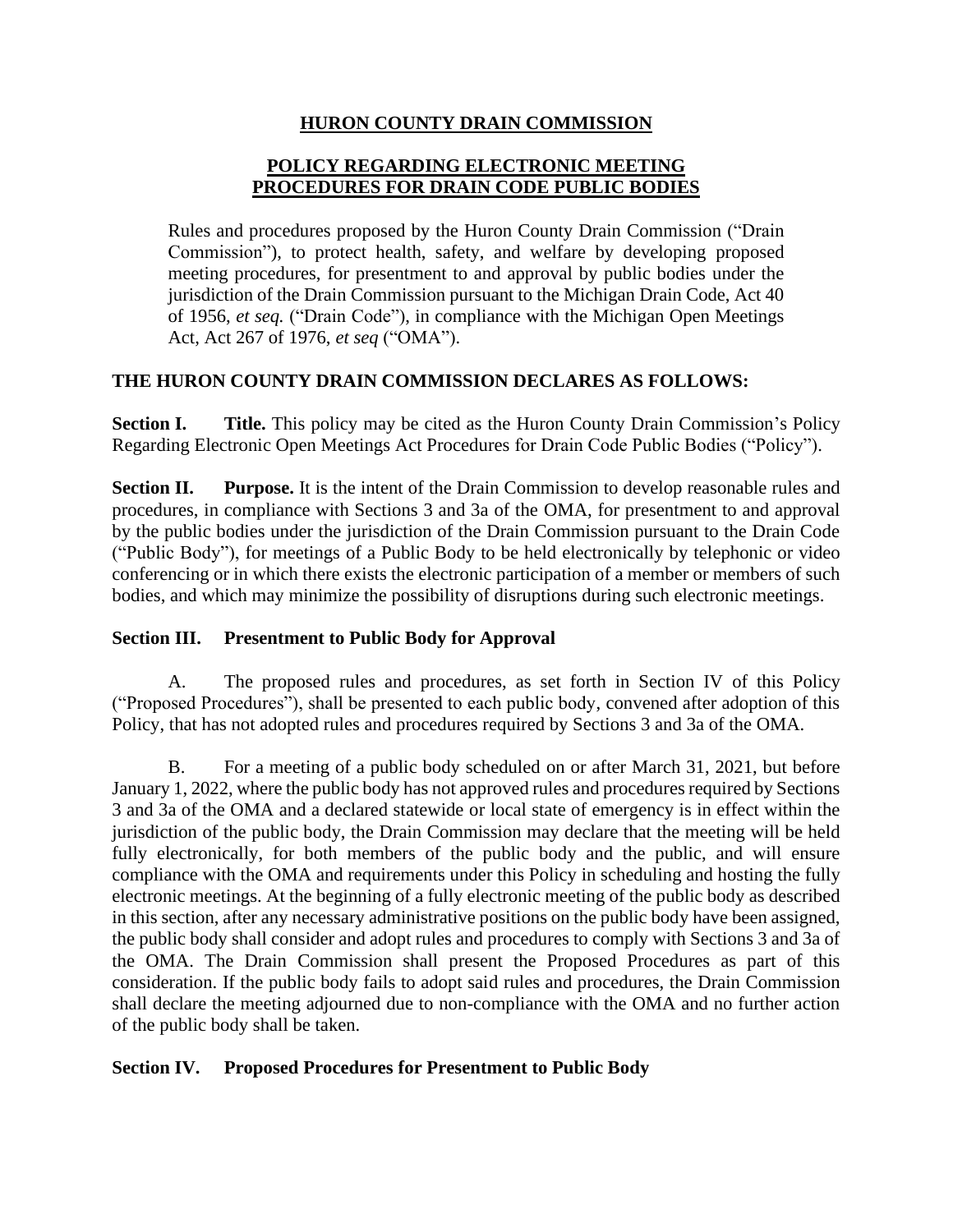#### **ELECTRONIC MEETINGS PROCEDURES**

Rules and procedures adopted by the [INSERT PUBLIC BODY] ("Public Body") to protect health, safety, and welfare by establishing meeting procedures for the Public Body in compliance with the Michigan Open Meetings Act, Act 267 of 1976, *et seq* ("OMA").

## **[***INSERT PUBLIC BODY***] DECLARES AS FOLLOWS:**

*A. Title.* These rules and procedures may be cited as [INSERT PUBLIC BODY] Electronic Open Meetings Act Procedures ("Procedures").

*B. Purpose.* It is the policy of the Public Body to develop reasonable rules and procedures in compliance with Sections 3 and 3a of the OMA for fully electronic meetings of the Public Body, or in which there exists the electronic participation of a member or members of the Public Body, and which may minimize the possibility of disruptions during such electronic meetings.

#### *C. Electronic Meetings Authorization.*

1. Authorization to hold remote electronic meetings. Sections 3 and 3a of the OMA provide that a physical place is not required for meetings held, in whole or in part, electronically by telephonic or video conferencing, in the following circumstances:

- a. Before March 31, 2021, under any circumstance;
- b. On or after March 31, 2021 through December 31, 2021, only in circumstances in which there is an absence of a member(s) of the body due to:
	- i. Military duty;
	- ii. A medical condition; or
	- iii. A statewide or local state of emergency or state of disaster declared pursuant to law or charter by the Governor or a local official or local governing body that would risk the personal health or safety of members of the public or the public body if the meeting was held in person.
		- a. For the purpose of permitting an electronic meeting due to a local state of emergency or state of disaster, only to permit the electronic attendance of a member of the Public Body who resides in the affected area or to permit the electronic meeting of a public body that usually holds its meetings in the affected area.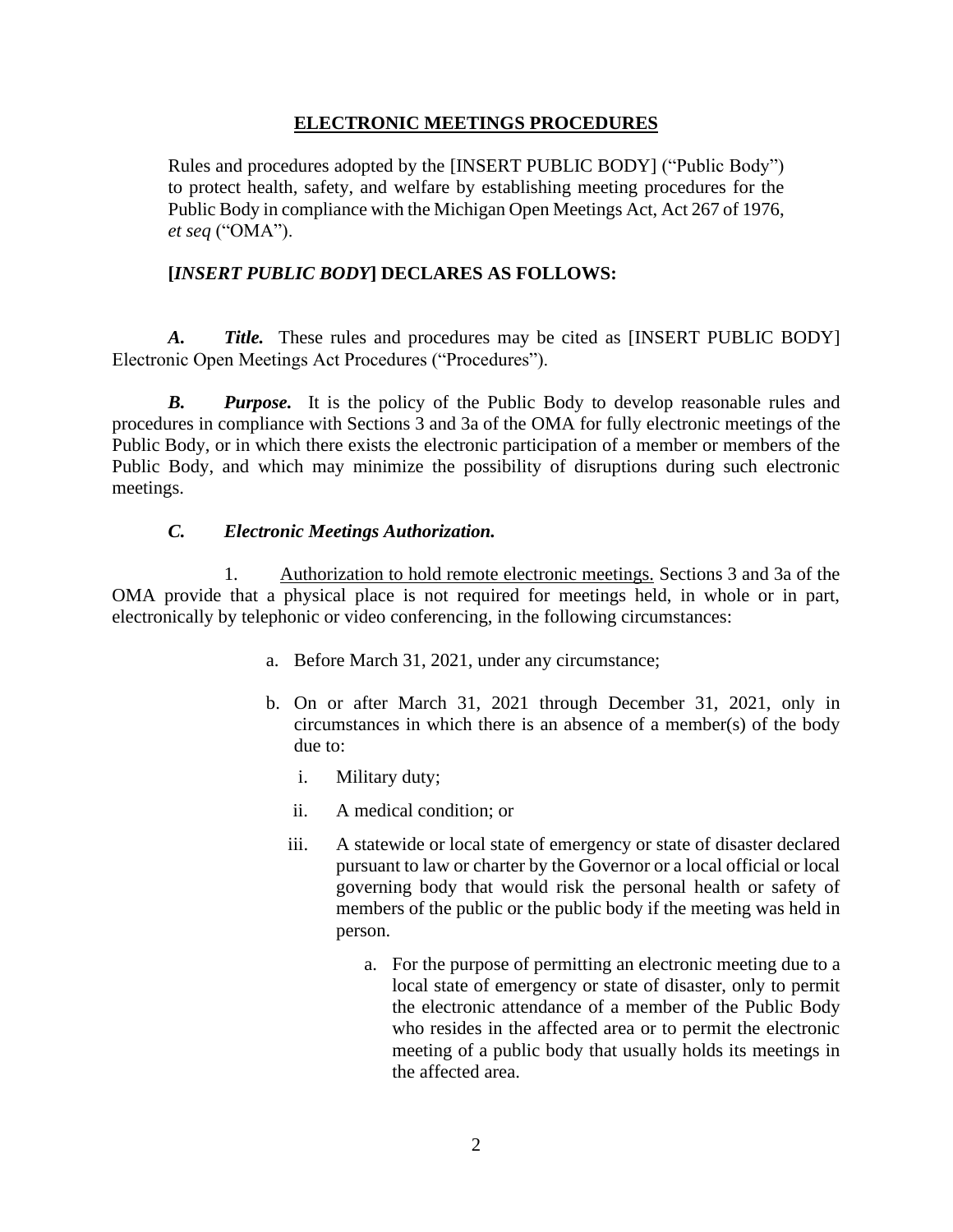c. After December 31, 2021, only in circumstances requiring accommodation of members absent due to military duty.

2. Physical Presence. At a meeting that accommodates members absent due to military duty or a medical condition, only those members absent due to military duty or a medical condition may participate electronically. Any other member must be physically present at the meeting.

3. Notice of Needed Accommodation. Members of the Public Body that must meet electronically on account of the member's military duty or medical condition, shall file a Notice of Needed Accommodation with the Drain Commission. Copies of the Notice of Needed Accommodation will be available through the Drain Commission office and shall be submitted seventy-two (72) hours in advance of the first meeting the member will participate in electronically on account of their medical condition or military duty. Once filed, the Notice of Needed Accommodation will remain in effect until it is withdrawn by the member or until the public body can no longer accommodate the member's electronic participation under the OMA. It is a member's sole responsibility to withdraw a Notice of Needed Accommodation if they cease to have a medical condition or no longer have military duty obligations that enable their electronic participation. A Notice of Needed Accommodation filed with the Drain Commission only applies to this Public Body. A separate Notice of Needed Accommodation must be filed for any other public body overseen by the Drain Commission for which electronic attendance is sought.

4. Attendance at Meetings Held Electronically In-Part. Members of the Public Body or members of the public participating electronically in a meeting held pursuant to these Procedures that occurs in a physical space in part are to be considered present and in attendance at the meeting for all purposes.

5. Meetings Held Fully Electronically. When a statewide or local state of emergency has been declared within the jurisdiction of the Public Body, fully electronic meetings of the Public Body may be called at the discretion of the Drain Commission, unless otherwise decided by the Public Body at a legally held meeting, for both the members of the Public Body and the public. In the event that a fully electronic meeting is scheduled due to a statewide or local state of emergency, and the state of emergency is rescinded prior to the date of the meeting, the Drain Commission shall take such action as necessary to reschedule the meeting in compliance with the OMA.

Notwithstanding the provisions of this section, the Drain Commission or Public Body may decide, if legally permissible, to conduct an in-person meeting during a statewide or local state of emergency when deemed appropriate.

6. Participation Requirement. A meeting of the Public Body held electronically must be conducted in a manner that permits two-way communication so that members of the Public Body can hear and be heard by other members of the Public Body, and so that public participants can hear members of the Public Body and can be heard by members of the Public Body and other participants during a public comment period. The Public Body may use technology to facilitate typed public comments that may be read to or shared with members of the Public Body and other participants.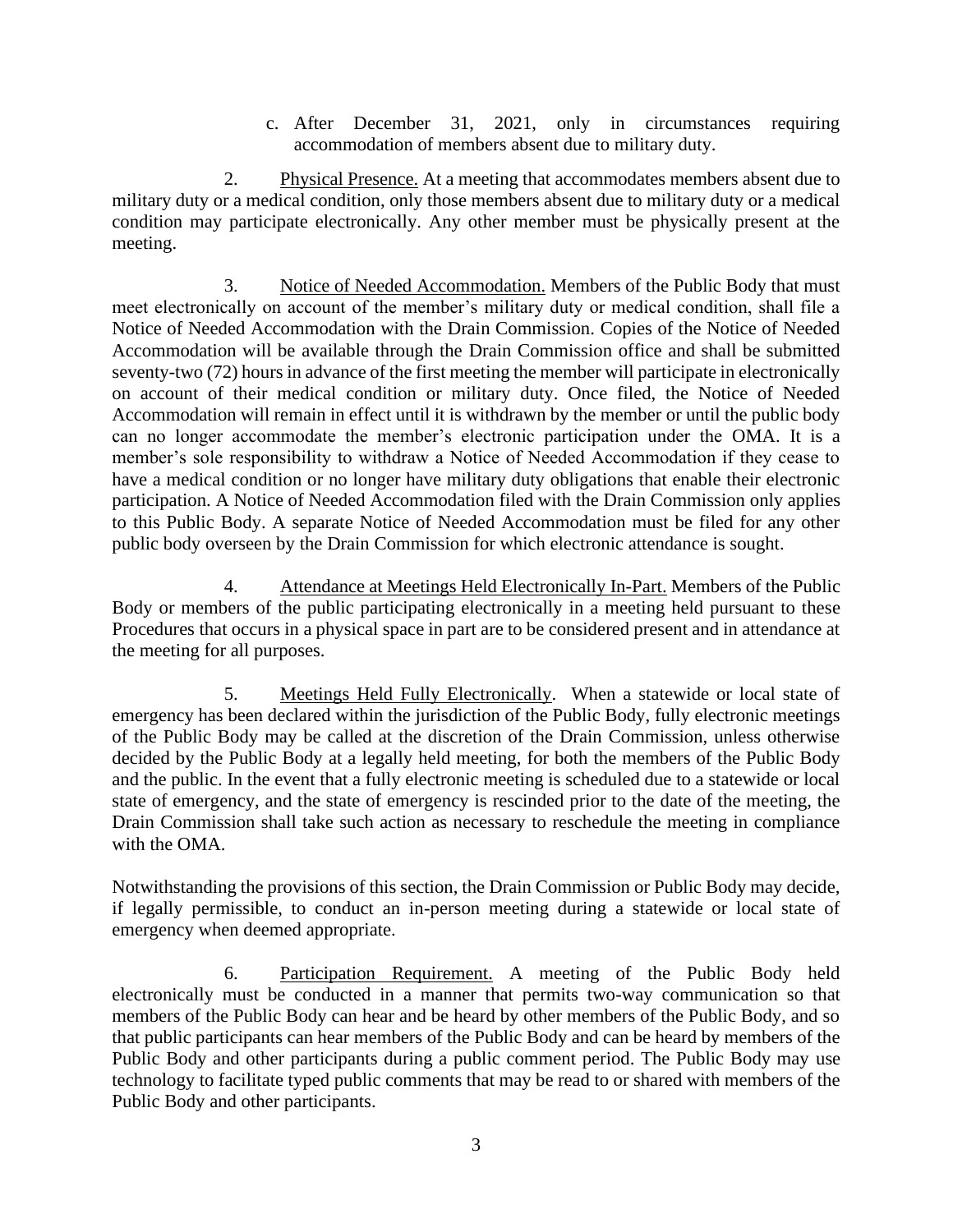## *D. Notice Requirements*

1. Notice Requirements. Notices of any electronic meeting shall be posted, on behalf of the Public Body, on a portion of the Drain Commission's website fully accessible to the public at least 18 hours before the meeting. The public notice on the website must be included on either the homepage or on a separate webpage dedicated to public notices for non-regularly scheduled or electronic meetings that is accessible through a prominent and conspicuous link on the website's homepage that clearly describes its purpose for public notification of non-regularly scheduled or electronic public meetings. The public notice shall contain the following information:

- a. Why the Public Body is meeting electronically;
- b. Which member(s) of the Public Body will be participating in the meeting electronically;
- c. How members of the public may participate in the meeting electronically, including a telephone number, internet address, or both;
- d. How members of the public may contact members of the Public Body to provide input or ask questions on any business that will come before the Public Body at the meeting; and
- e. How persons with disabilities may participate in the meeting.

2. Agendas. If an agenda exists for an electronic meeting of the Public Body held pursuant to these Procedures, and the Drain Commission directly or indirectly maintains an official internet presence that includes monthly or more frequent updates of public meeting agendas or minutes, the Deputy Drain Commissioner, on behalf of the Public Body, shall make the agenda available to the general public through the Drain Commission's website at least two (2) hours before the electronic meeting begins.

*E. Electronic Meeting Procedures.* Consistent with the authority to establish reasonable rules under the OMA and the obligation of the Public Body to establish procedures for electronic meetings authorized by the OMA, such meetings shall be conducted in accordance with the following:

1. Use of Electronic Service. Public Body members and members of the public, when permitted by the Public Body, may participate in electronic meetings through software or interface using telephonic or video conferencing as facilitated by the Public Body.

2. Muting. During the meeting, each participant shall be permitted to mute or unmute themselves to the extent it does not create any distractions or disruptions of the meeting. To the extent necessary, a meeting host may mute or unmute participants to facilitate effective two-way communication and prevent disruption of the business of the meeting.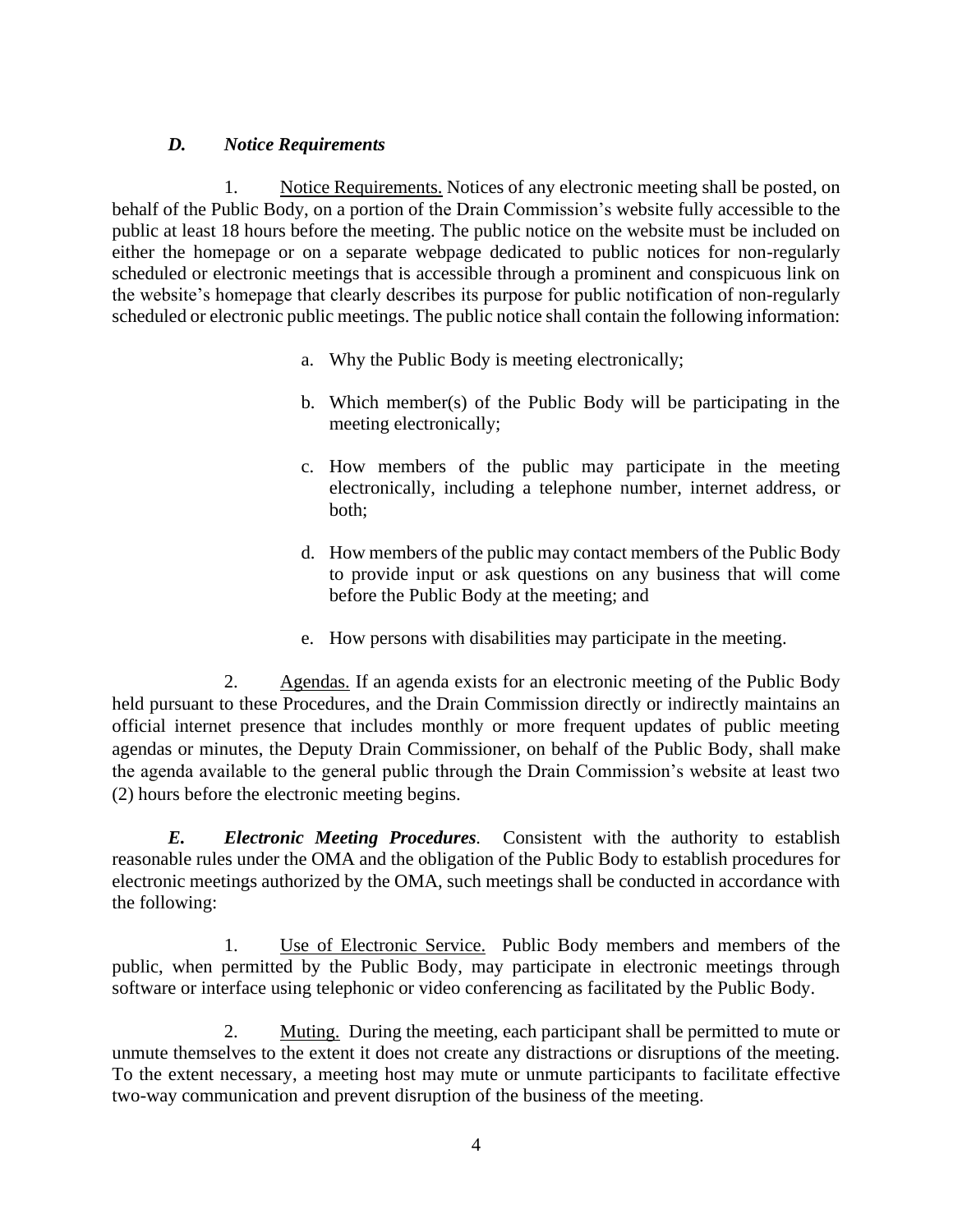3. Public Comment. Members of the public shall speak only when called upon. The Public Body will designate an opportunity for each member of the public to be heard. Members of the public not speaking should remain muted unless and until called upon to provide comment and shall not otherwise cause disruptions. The Public Body shall make reasonable rules at a meeting to facilitate public comment in an orderly manner.

4. Public Announcement. For any member of the Public Body attending electronically, the member must make a public announcement at the outset of the meeting, to be included in the meeting minutes, that the member is in fact attending the meeting electronically. If the member is attending electronically for any other purpose other than for military duty, they shall identify their location by stating the city/township/village, county, and state from which they are attending.

5. Contacting Absent Members. Members of the public shall be informed of the electronic participation of a member of a Public Body through the notice required in Section D of these Procedures. The public may contact those absent members prior to the meeting to provide input on any business that will come before the public body by emailing or calling the Public Body with information provided in the notice. The Deputy Drain Commissioner shall then compile the input and transmit it to the absent member in advance of the meeting. For purposes of this section, an "absent member" is defined as any member authorized to participate in a meeting electronically.

6. Roll Call. During the electronic meeting, members of the Public Body will vote by roll call to avoid any questions about how each member of the Public Body votes. Each member of the Public Body must be asked how they vote, and their name and vote must be recorded in the meeting minutes.

7. Right to Record. The right of a person to participate in an electronic meeting includes the right to tape-record, to videotape, to broadcast live on radio, and to telecast live on television the proceedings of the meeting. The exercise of this right does not depend on the prior approval of the Public Body. However, individuals shall at a minimum provide written or oral notice to the Public Body prior to the start of an electronic meeting of their intent to tape-record, videotape, broadcast, or telecast the meeting in order to enable the Public Body to minimize the possibility of disrupting the meeting.

8. Registration. The Public Body may not require a person participating in an electronic meeting to register or otherwise provide his or her name or other information or otherwise to fulfill a condition precedent to attendance, other than mechanisms necessary to permit the person to participate in the public comment period of the meeting.

9. Breach of Peace. A person must be permitted to address the Public Body during an electronic meeting under these Procedures, provided that no specific rules by order of the Public Body are needed to address specific circumstances or technical issues that arise during the meeting. A person must not be excluded from an electronic meeting otherwise open to the public except for a breach of the peace committed during the meeting.